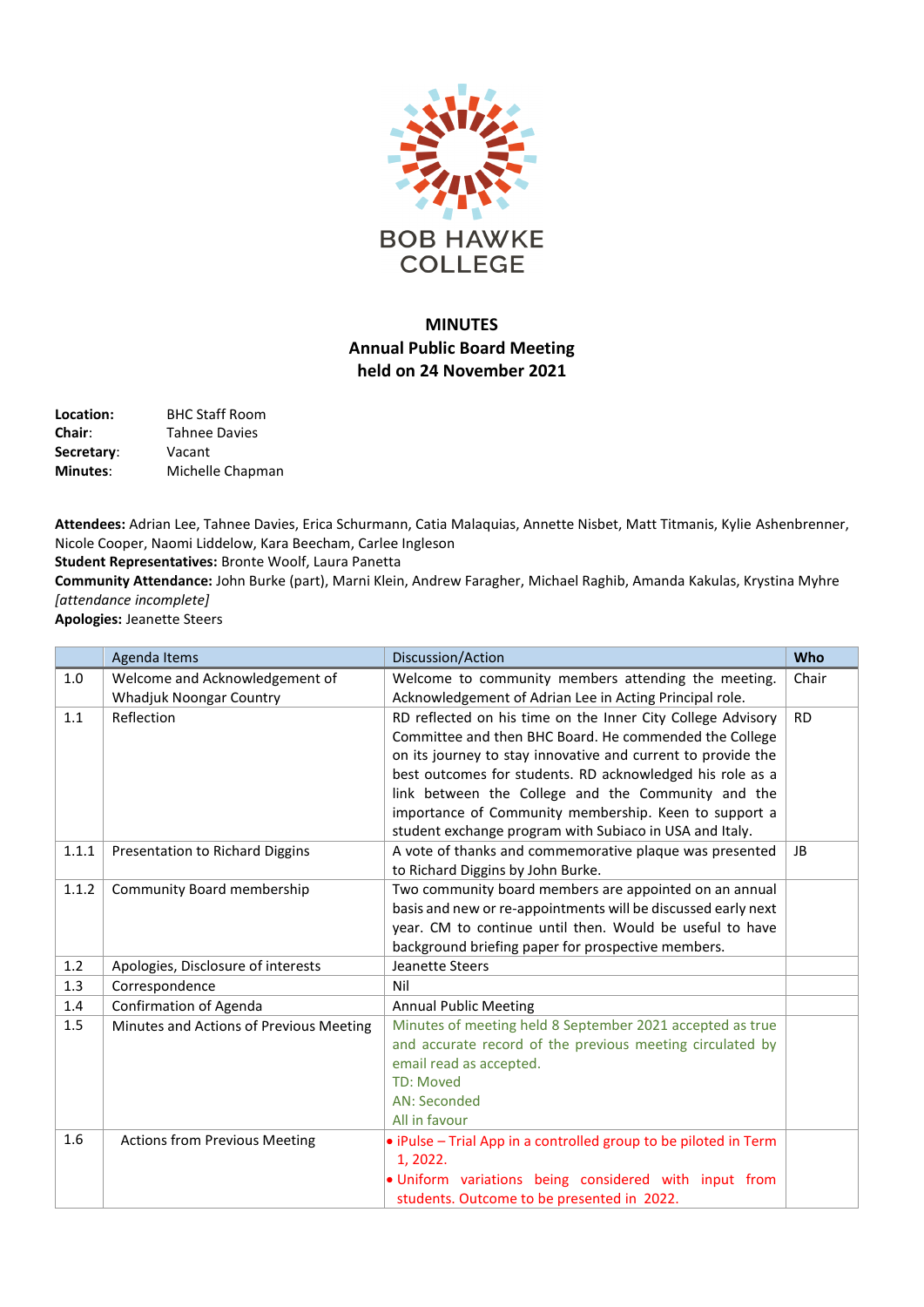|     | Agenda Items                              | Discussion/Action                                                                                                                                                                                                                                                                                                                                                                                                                                                                                                                                                                                                                                                                                                                                                                                                               | Who       |
|-----|-------------------------------------------|---------------------------------------------------------------------------------------------------------------------------------------------------------------------------------------------------------------------------------------------------------------------------------------------------------------------------------------------------------------------------------------------------------------------------------------------------------------------------------------------------------------------------------------------------------------------------------------------------------------------------------------------------------------------------------------------------------------------------------------------------------------------------------------------------------------------------------|-----------|
|     |                                           | . Bag Storage Report presented, modifications to gym lockers<br>and additions to student central storage to be undertaken<br>• Parent/student exit survey to be introduced<br>• All gender toilets advocacy continuing, contact made with Dr<br>Katrina Stratton, MLA Nedlands                                                                                                                                                                                                                                                                                                                                                                                                                                                                                                                                                  |           |
| 1.7 | <b>BHC Board Self-Assessment Outcomes</b> | 2021 results from self-assessment presented. Main points<br>were:<br>. Robust discussions and strong leadership viewed as a<br>strength, high value sub-committees<br>• Concern over operational intrusion<br>· Discussion around community membership with wider<br>representation desired<br>• Introduce co-opted members to the sub-committees to gain<br>further expertise and not overburden board members                                                                                                                                                                                                                                                                                                                                                                                                                 |           |
| 2.0 | <b>Student Board Update</b>               | Bronte and Laura presented a reflection of initiatives the<br>student board had developed or organised. The Student<br>Board had drafted their Terms of Reference and were working<br>toward specific roles for candidates to create a more cohesive<br>and effective Student Board. Outlined recommendations for<br>improvement, more reporting from the school board, a desire<br>to have a more authentic student voice, maintain 'kidness'<br>and a need for diversity in the voice. Will submit a written<br>report for college board consideration.                                                                                                                                                                                                                                                                       |           |
| 3.0 | Principal's Update and Questions          | Principals update presented. Main focus:<br>. New COVID 19 vaccination guidelines will not cause<br>disruption to workforce at BHC as all are vaccinated.<br>Mandate does not apply to casual visitors to college.<br>• Year 9 Rights of Passage camp in 2022 (cost \$480 min)<br>• Feedback delivered to parents on learning environment<br>survey, not yet considered social environment responses.<br>Adjustments made in response.<br>address<br>Need to<br>comments<br>regarding<br>social<br>$\circ$<br>environment.<br>Concern that parent support for blended learning was<br>$\circ$<br>overstated in college response.<br>Concern regarding adherence to principles of Universal<br>$\circ$<br>Design, current practice not reflecting what community<br>is asking for.                                               | <b>AL</b> |
| 4.0 | Finance Update                            | 2022 Annual Charges and Contributions presented for board<br>approval.<br>Board approved the following 2022 contributions, fees,<br>charges and booklists as presented subject to additional<br>wording for student equity fund donations:<br>Voluntary Contributions \$235<br>P&C Contribution \$100<br>Student Equity Fund payment options provided<br>Extra cost options for year 9 electives noted (with additional<br>explanatory wording added)<br>Year 7,8 & 9 Booklists (Campions is new supplier)<br><b>NC: Moved</b><br><b>KA: Seconded</b><br>All in favour<br>Student equity fund is a donation. NC and Student Central<br>team to determine eligibility on a needs basis. NC to work<br>with SC to determine process through which families are in<br>need and able to access the assistance in a discrete manner. | <b>NC</b> |